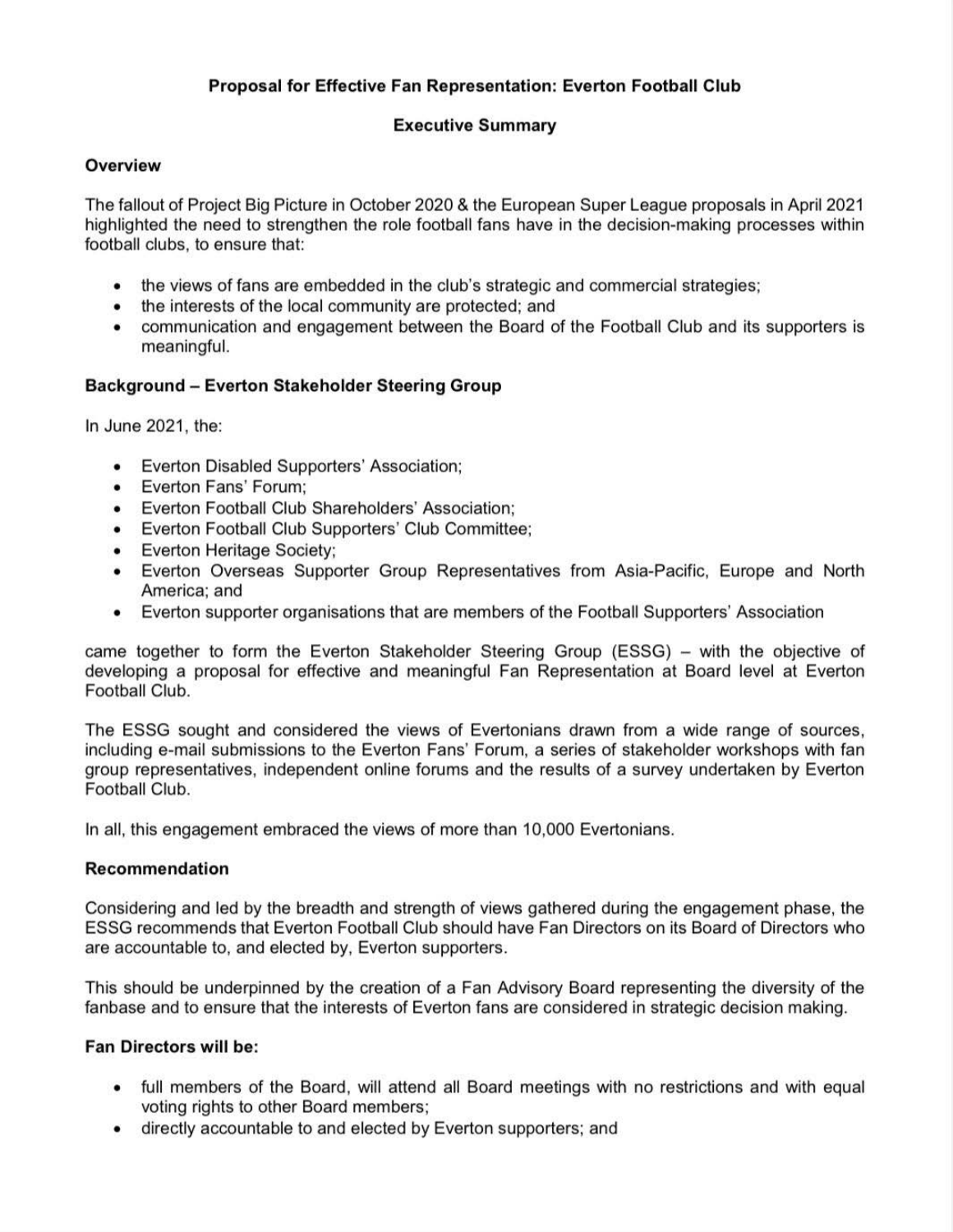The overwhelming feedback from Evertonians is the need to ensure that their views are listened to, understood and can be represented at the highest levels of Everton Football Club.

We believe the recommendation for Fan Directors at Board Level, underpinned by a Fan Advisory Board representing the diversity of the fanbase provides a once in a lifetime opportunity to enable this.

We call on Everton Football Club to quickly accept our recommendation.





Everton Disabled Supporters' Association

Everton Fans' Forum



Everton Football Club Shareholders' Association







**Everton Football Club** Supporters' Club Committee

**Everton Heritage Society** 

Everton Overseas Supporter Group Representatives (Asia Pacific, Europe & North America)



Annexes:

A. Everton Stakeholder Steering Group - Terms of Reference

Enclosures:

- 1. Everton Fans' Forum Fan-Led Review Submission
- 2. Everton Fans' Forum Letter to EFC CEO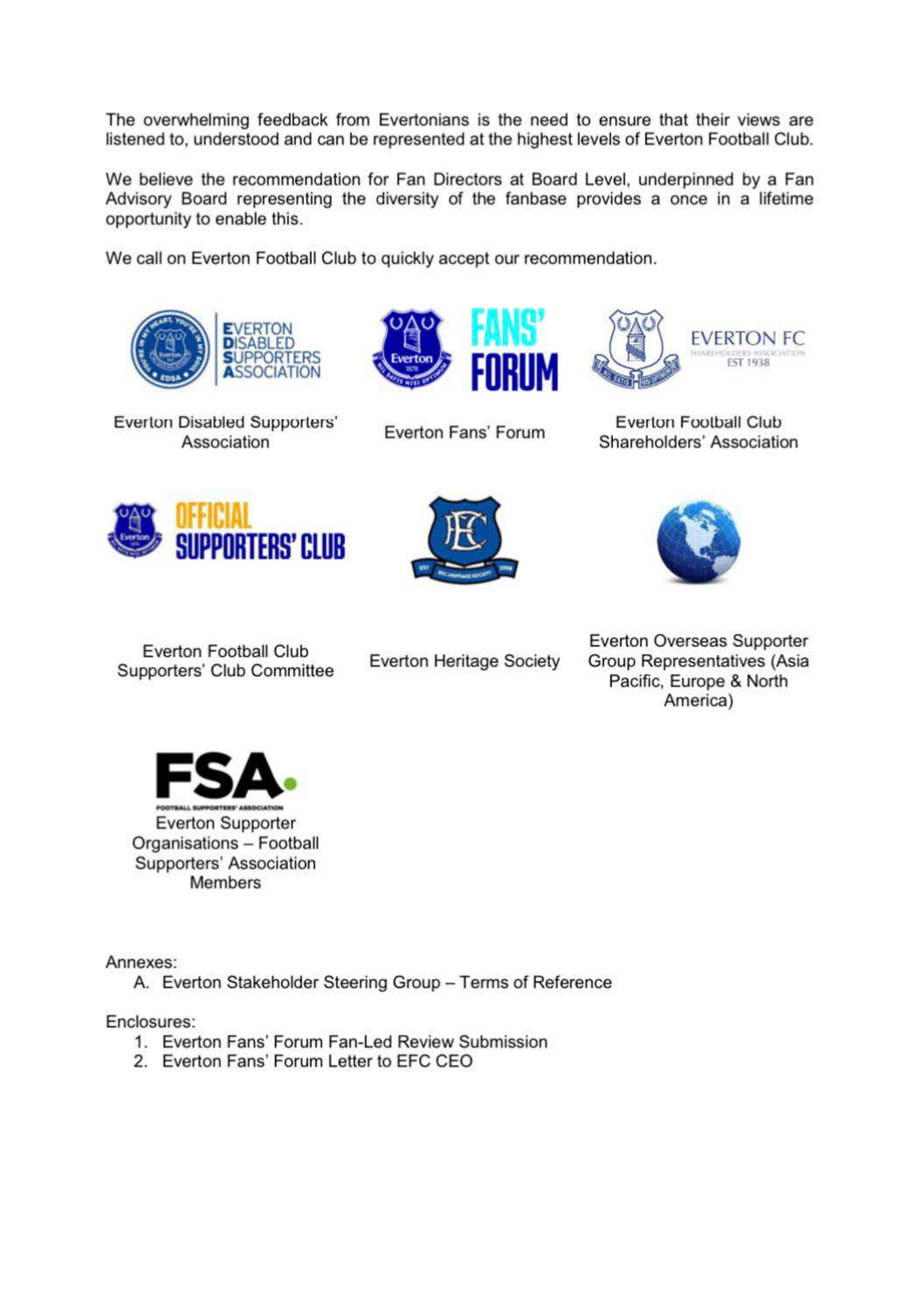## **Proposal for Effective Fan Representation: Everton Football Club**

#### **Introduction**

This document provides background details on the drivers for seeking the views of Evertonians, the groups involved, the process undertaken and some of the considerations that have informed the recommendations.

#### **Background**

In October 2020, Project Big Picture was first reported in the media.

On 18<sup>th</sup> April 2021, proposals for the creation of a European Super League (ESL) were published that would have posed a serious threat to the English football pyramid and provided protections for a limited number of Clubs.

This would have shaken up the top flight of English domestic football by reducing the Premier League to eighteen teams; abolishing the League Cup and Charity Shield; giving special voting rights to six teams (Arsenal, Chelsea, Manchester City, Manchester United, Liverpool and Tottenham Hotspur); and granting 'limited' voting rights to three teams (Everton, Southampton and West Ham United).

The proposals were dropped after strong opposition from Premier League Shareholders.

Over the next 72 hours, football fans across Europe united to oppose the plans.

The threat created by the intention of six Premier League clubs to break away to form and perform in a European Super League led to the Government accelerating its planned Fan-led Review of Football Governance.

On the 22<sup>nd</sup> April 2021, the Government announced that Tracey Crouch MP would chair a fanled review of football<sup>1</sup>.

The key objectives of the review were to:

- Consider the multiple Owners' and Directors' Tests and whether they are fit for purpose, including the addition of further criteria;
- Assess calls for the creation of a single, independent football regulator to oversee the sport's regulations and compliance, and its relationship with the regulatory powers of The FA and other football bodies;
- Examine the effectiveness of measures to improve club engagement with supporters, such as structured dialogue, that were introduced on the back of the Expert Working Group;
- Investigate ways league administrators could better scrutinise clubs' finances on a regular basis;
- Examine the flow of money through the football pyramid, including solidarity and parachute payments, and broadcasting revenue;
- Explore governance structures in other countries, including ownership models, and whether any aspects could be beneficially translated to the English league system;
- Look at interventions to protect club identity, including geographical location and historical features (e.g. club badges); and

<sup>&</sup>lt;sup>1</sup> https://www.gov.uk/government/publications/fan-led-review-of-football-governance/terms-of-referencefor-the-fan-led-reyiew-of-football-goyernance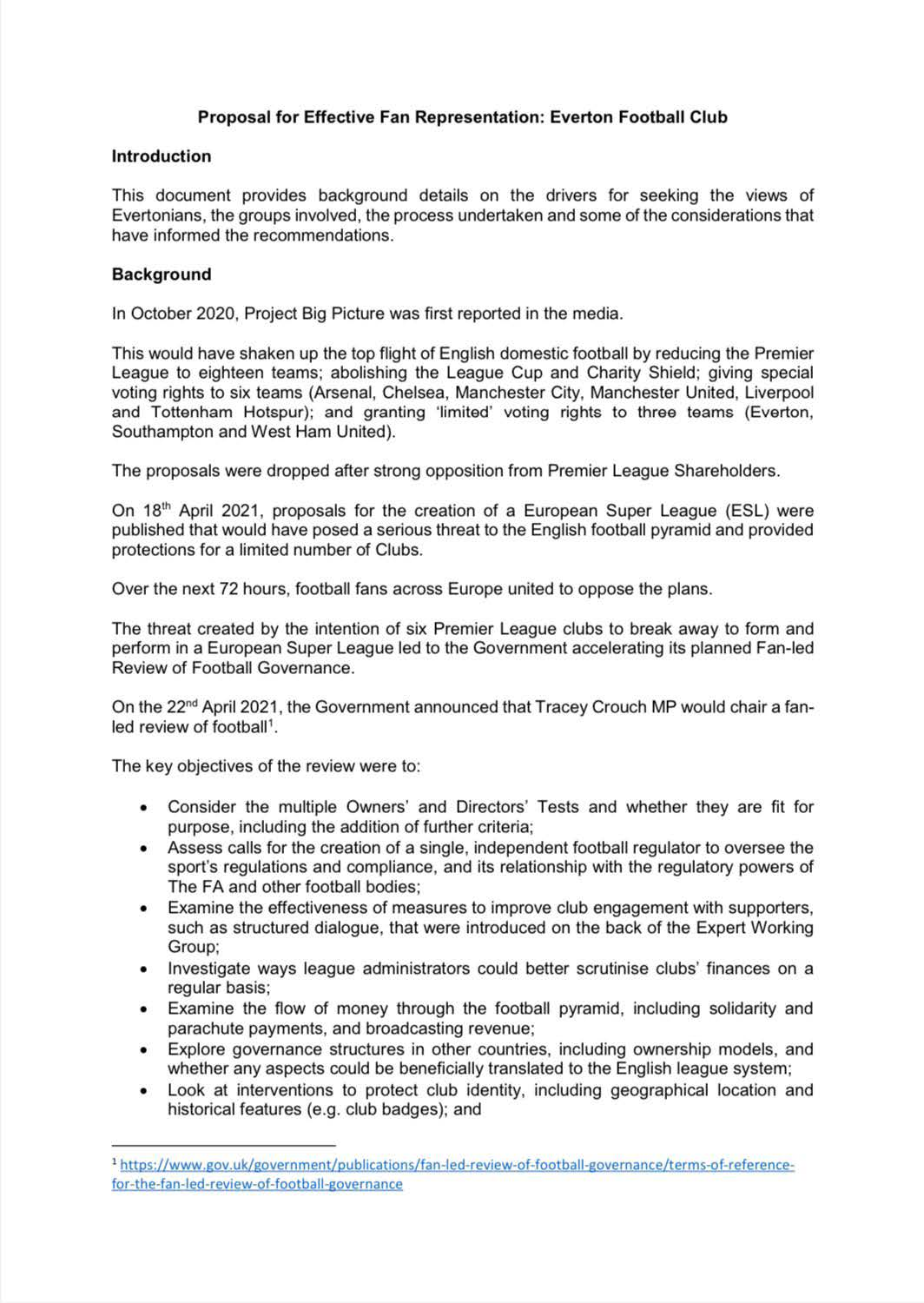• Examine the relationship between club interests, league systems and their place within the overall football pyramid.

#### **Everton Response to the Fan-Led Review**

On 23rd April, the CEO of Everton Football Club (EFC) Prof Denise Barrett-Baxendale MBE emailed Evertonians to explain the process that the football club was taking to ensure that Evertonians had the opportunity to share their views about the future of football, the fallout of the European Super League and any other issue important to them.

Initially, Evertonians were invited to submit their views directly to the Everton Fans' Forum.

Following this, the Everton Fans' Forum carried out a series of engagement activities between the 10<sup>th</sup> May and  $7<sup>th</sup>$  June via a series of hosted workshops with established Everton supporter or stakeholder groups, representing the views of more than 4000 Evertonians.

The key summary findings of the engagement activities were presented to the Everton Chief Executive at a meeting on 22<sup>nd</sup> June.

The groups involved in this phase included:

On 14<sup>th</sup> June, the Everton Fans' Forum Chair was one of the Football Supporters' Association's Premier League Network's briefing team<sup>2</sup>; that gave a presentation to Tracey Crouch MP and the Fan-Led Review panel.

Based on the engagement activities carried out in May and June, the Everton Fans' Forum formally submitted its evidence<sup>3</sup> to the Fan-Led Review on  $27<sup>th</sup>$  June (see Enclosure 1).

- Everton Disabled Supporters' Association;
- Everton Fans' Forum;
- Everton Football Club Shareholders' Association;
- Everton Football Club Supporters' Club Committee;
- Everton Heritage Society;
- Everton Overseas Supporter Group Representatives from Asia-Pacific, Europe and North America; and
- Everton supporter organisations that are members of the Football Supporters' Association.

The insights from these sessions were used to help inform an Everton Fans' Forum submission to the government-sponsored Fan-Led Review and a follow-up survey of Evertonians to be conducted by Everton Football Club.

# **Everton Fans' Forum: Engagement with the Fan-Led Review**

The discussion focussed on:

- The approach taken to seek the views of Everton fans on the Fan-Led Review;
- The feedback and experiences of Evertonians; and
- What Evertonians believed was key to ensuring effective and impactful supporter representation in the future.

<sup>2</sup>https://thefsa.org.uk/news/premier-league-fan-groups-give-evidence-to-the-fan-led-review/ 3 https://twitter.com/efc fansforum/status/141268745009542758S?s=21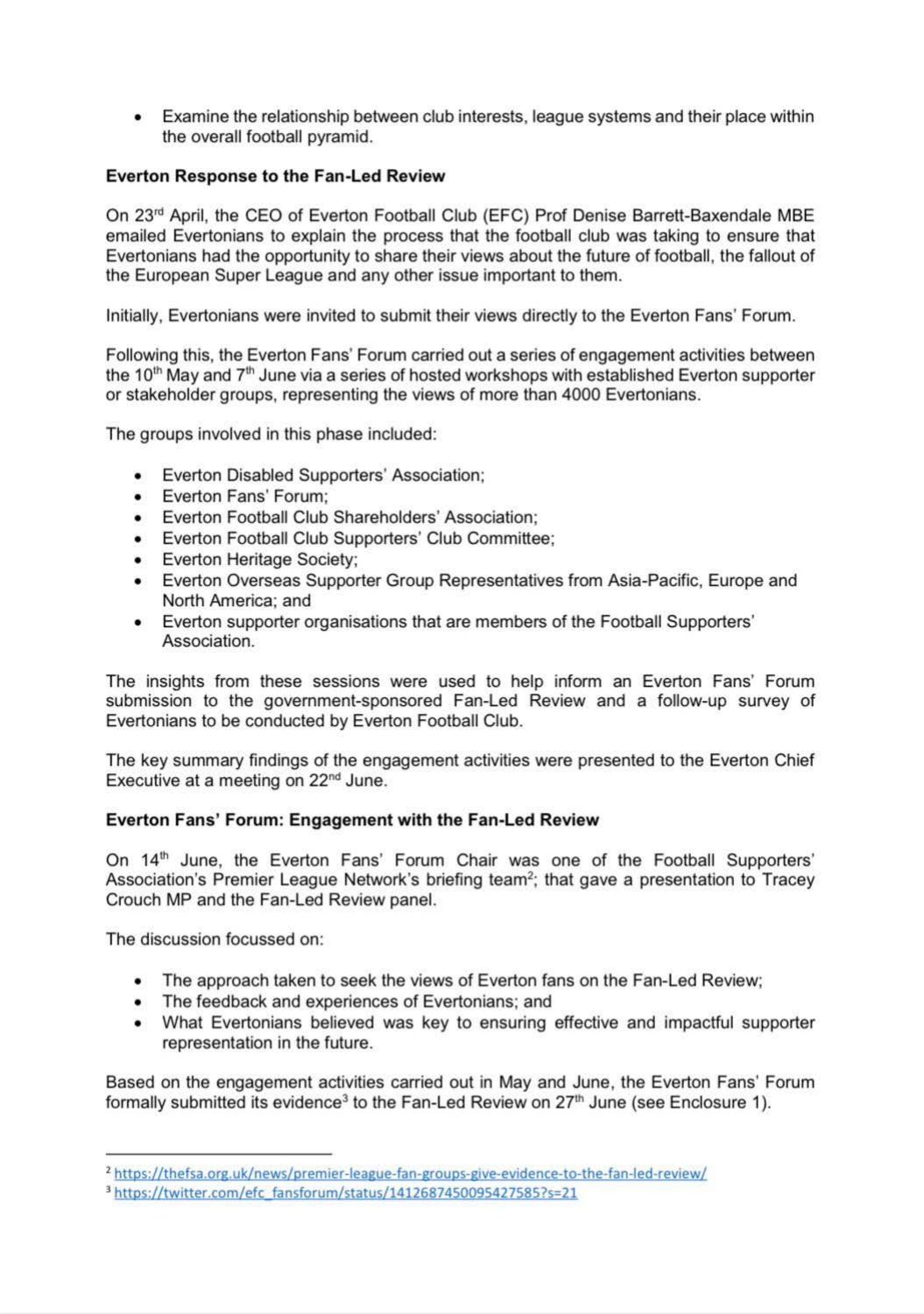# **Everton Fans' Forum: Presentation of Findings to EFC**

On 22<sup>nd</sup> June, Everton Fans' Forum Chair presented a summary of the findings of the May to June engagement activities to the EFC Chief Executive Officer.

The findings focussed on the following key themes:

- Fan engagement;
- Barriers to accessing football;
- Matchday experience;
- Disclosure;
- Community support; and
- Grassroots support.

At the culmination of the presentation, the EFC CEO asked the Everton Fans' Forum Chair to develop a proposal for effective and meaningful Fan Representation at Board level for EFC.

The first meeting of the ESSG took place on  $19<sup>th</sup>$  August and was formed of the groups represented during the Everton Fans' Forum engagement workshops; this catered for formed bodies that have structured dialogue with EFC, along with groups of other stakeholders who do not.

On 23rd July, the Everton Fans' Forum Chair wrote to the EFC CEO, confirming the development of this proposal would be done in partnership with a range of EFC stakeholder groups to ensure as full representation of the Everton fan and stakeholder base as possible, through the establishment of the Everton Stakeholder Steering Group; a copy of this letter is at Enclosure 2.

### **Everton Stakeholder Steering Group (ESSG)**

- Everton Disabled Supporters Association<sup>4</sup>;
- Everton Fans' Forum<sup>5</sup>;
- 
- Everton Football Club Shareholders' Association<sup>6</sup>;
- Everton Football Club Supporters' Club Committee<sup>7</sup> (Conwy County, Han's Tours, Rice Lane, Croston Blues, Everton Mid Cheshire, Taxi Club Blues, South Manchester, Crewe & Nantwich, Tri-Service Toffees);
- Everton Heritage Society<sup>8</sup>;
- Everton Overseas Supporter Group Representatives from Asia Pacific, Europe & North America; and
- Everton Supporter organisations that are members of the Football Supporters Association<sup>9</sup> (Everton Fans' Forum, Everton Supporters' Club Harrogate, Everton Supporters' Club South Wales, Rainbow Toffees, SATIS, The Blue Union, Everton Women Supporters' Club).

The members were:

<sup>4</sup>https://www.evertonfc.com/club/disabled-fans

s https://www.evertonfc.com/club/fans-forum

<sup>6</sup>https://www.efcsa.org/

<sup>&</sup>lt;sup>7</sup> https://www.evertonfc.com/club/supporters-clubs/supporters-clubs-committee

<sup>8</sup>http://efcheritagesociety.com/

<sup>9</sup> https://thefsa.org.uk/about/affiliates-and-associates/